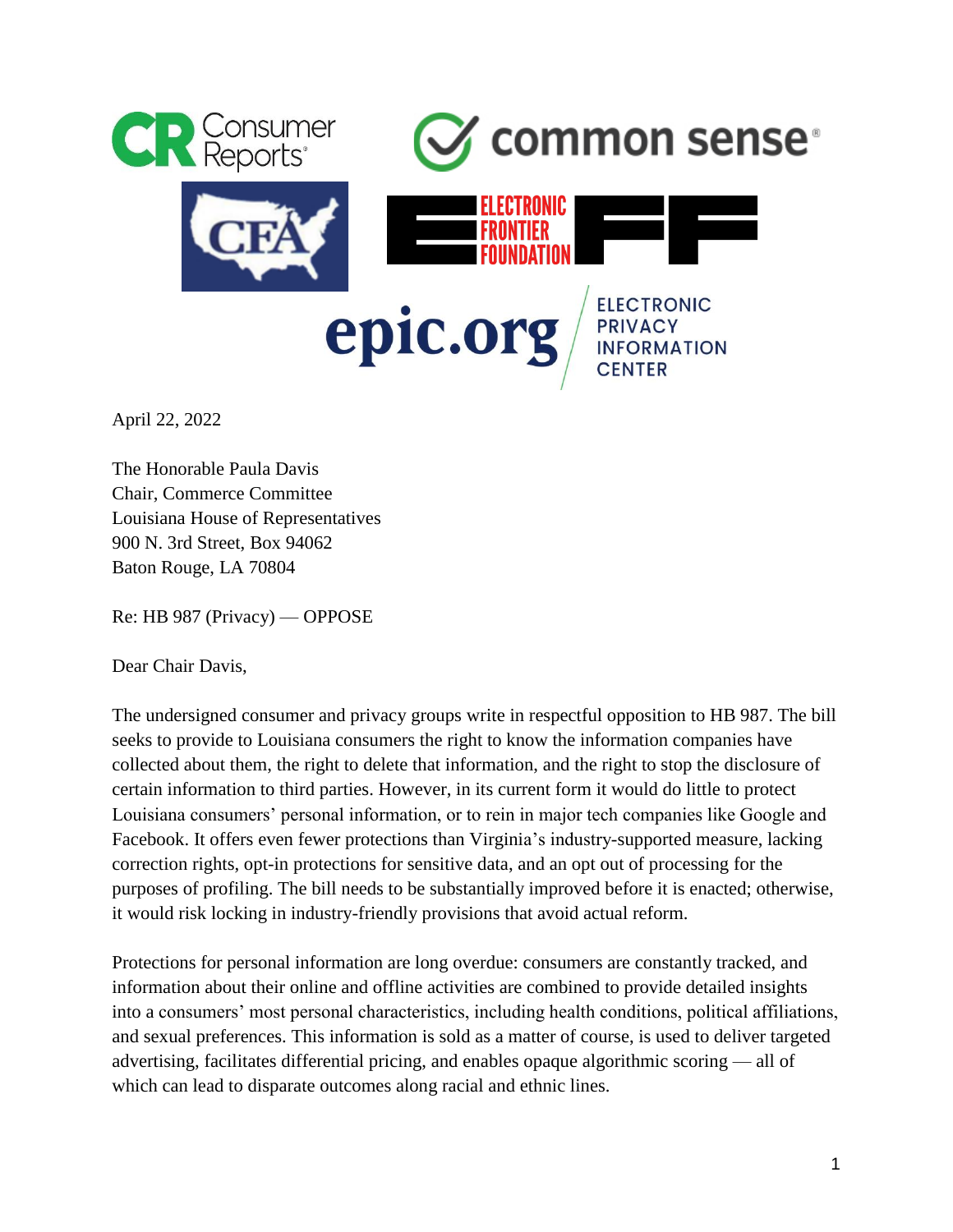Privacy laws should set strong limits on the data that companies can collect and share so that consumers can use online services or apps safely without having to take any action, such as opting in or opting out. We recommend including a strong data minimization requirement that limits data collection and sharing to what is reasonably necessary to provide the service requested by the consumer.<sup>1</sup> A strong default prohibition on data sharing is preferable to an optout based regime which relies on users to hunt down and navigate divergent opt-out processes for potentially thousands of different companies. Consumer Reports has documented that some California Consumer Privacy Act (CCPA) opt-out processes are so onerous that they have the effect of preventing consumers from stopping the sale of their information.<sup>2</sup>

However, within the parameters of an opt-out based bill, we make the following recommendations to improve the HB 987:

● *Require companies to honor browser privacy signals as opt outs.* In the absence of strong data minimization requirements, at the very least, consumers need tools to ensure that they can better exercise their rights, such as a global opt out. CCPA regulations *require* companies to honor browser privacy signals as a "Do Not Sell" signal; Proposition 24 added the global opt-out requirement to the statute. The new Colorado law requires it as well.<sup>3</sup> Privacy researchers, advocates, and publishers have already created a "Do Not Sell" specification designed to work with the CCPA, the Global Privacy Control (GPC).<sup>4</sup> This could help make the opt-out model more workable for consumers,<sup>5</sup> but unless companies are required to comply, it is unlikely that consumers will benefit.

Further, HB 987 should also be amended to include "authorized agent" provisions that allow a consumer to designate a third party to perform requests on their behalf allowing for a practical option for consumers to exercise their privacy rights in an opt-out framework. Consumer Reports has already begun to experiment with submitting opt-out requests on consumers' behalf, with their permission, through the authorized agent

<sup>1</sup> *Model State Privacy Act*, Consumer Reports (Feb. 23, 2021),

https://advocacy.consumerreports.org/research/consumer-reports-model-state-data-privacy-act/.

<sup>2</sup> *Consumer Reports Study Finds Significant Obstacles to Exercising California Privacy Right*s, Consumer Reports (Oct. 1, 2020), https://advocacy.consumerreports.org/press\_release/consumer-reports-study-finds-significantobstacles-to-exercising-california-privacy-rights/.

<sup>&</sup>lt;sup>3</sup> Cal. Code Regs tit. 11 § 999.315(c); CPRA adds this existing regulatory requirement to the statute, going into effect on January 1, 2023, at Cal. Civ. Code § 1798.135(e) https://thecpra.org/#1798.135. For the Colorado law, see SB 21-190, 6-1-1306(1)(a)(IV)(B),

https://leg.colorado.gov/sites/default/files/documents/2021A/bills/2021a\_190\_rer.pdf.

<sup>4</sup> Global Privacy Control, https://globalprivacycontrol.org.

<sup>5</sup> Press release, Announcing Global Privacy Control: Making it Easy for Consumers to Exercise Their Privacy Rights, Global Privacy Control (Oct. 7, 2020), https://globalprivacycontrol.org/press-release/20201007.html.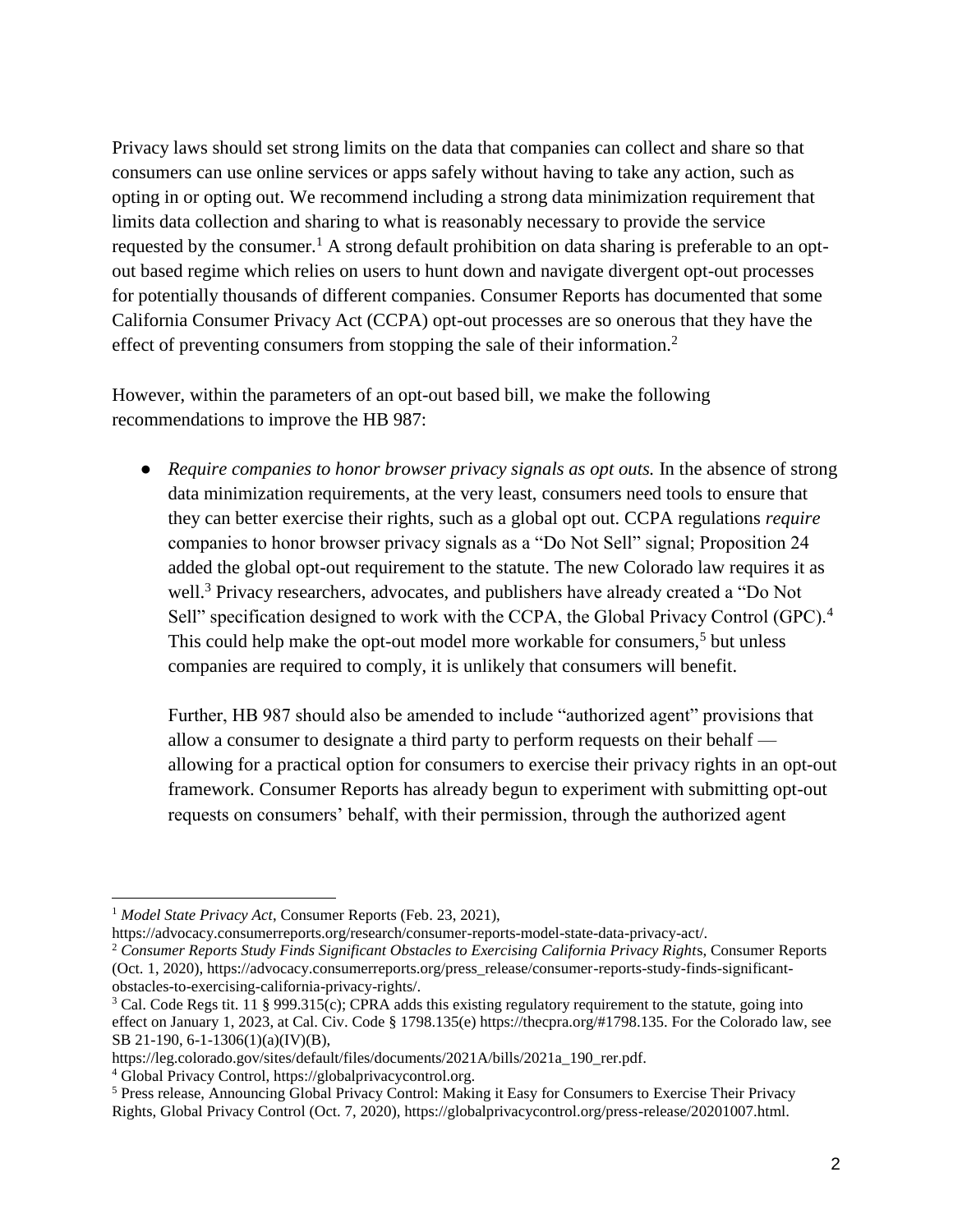provisions.<sup>6</sup> Authorized agent services will be an important supplement to platform-level global opt outs. For example, an authorized agent could process offline opt-outs that are beyond the reach of a browser signal. An authorized agent could also perform access and deletion requests on behalf of consumers, for which there is not an analogous tool similar to the GPC.

- *Broaden opt-out rights to include all data sharing and ensure targeted advertising is adequately covered.* The opt out should cover all data transfers to a third party for a commercial purpose (with narrowly tailored exceptions). In California, many companies have sought to avoid the CCPA's opt out by claiming that much online data sharing is not technically a "sale"<sup>7</sup> (appropriately, Prop. 24 expands the scope of California's opt-out to include all data sharing and clarifies that targeted ads are clearly covered by this opt out). While we appreciate that this draft has an opt out for targeted advertising, the current definition of targeted advertising is ambiguous, and could allow internet giants like Google, Facebook, and Amazon to serve targeted ads based on their own vast data stores on other websites. This loophole would undermine privacy interests and further entrench dominant players in the online advertising ecosystem.
- *Non-discrimination.* Consumers shouldn't be charged for exercising their privacy rights—otherwise, those rights are only extended to those who can afford to pay for them. Unfortunately, language in this bill could allow companies to charge consumers a different price if they opt out of the sale of their information. We urge you to adopt language that clarifies that consumers can't be charged declining to sell their information, and limits the disclosure of information to third parties pursuant to loyalty programs.
- *Strengthen enforcement*: We recommend removing the "right to cure" provision to ensure that companies are incentivized to follow the law. Already, the AG has limited ability to enforce the law effectively against tech giants with billions of dollars a year in revenue. Forcing them to waste resources building cases that could go nowhere would further weaken their efficacy. In addition, consumers should be able to hold companies accountable in some way for violating their rights—there should be some form of a private right of action.

Without these recommended changes, the bill would not help consumers. We urge you to hold the bill and continue working to ensure that this legislation is meaningful.

<sup>6</sup> Ginny Fahs, *Putting the CCPA into Practice: Piloting a CR Authorized Agent*, Digital Lab at Consumer Reports (Oct. 19, 2020),

https://medium.com/cr-digital-lab/putting-the-ccpa-into-practice-piloting-a-cr-authorized-agent-7301a72ca9f8.

<sup>7</sup> Maureen Mahoney, *Many Companies Are Not Taking the California Consumer Privacy Act Seriously—The Attorney General Needs To Act*, Digital Lab at Consumer Reports (Jan. 9, 2020), https://medium.com/cr-digitallab/companies-are-not-taking-the-california-consumer-privacy-act-seriously-dcb1d06128bb.